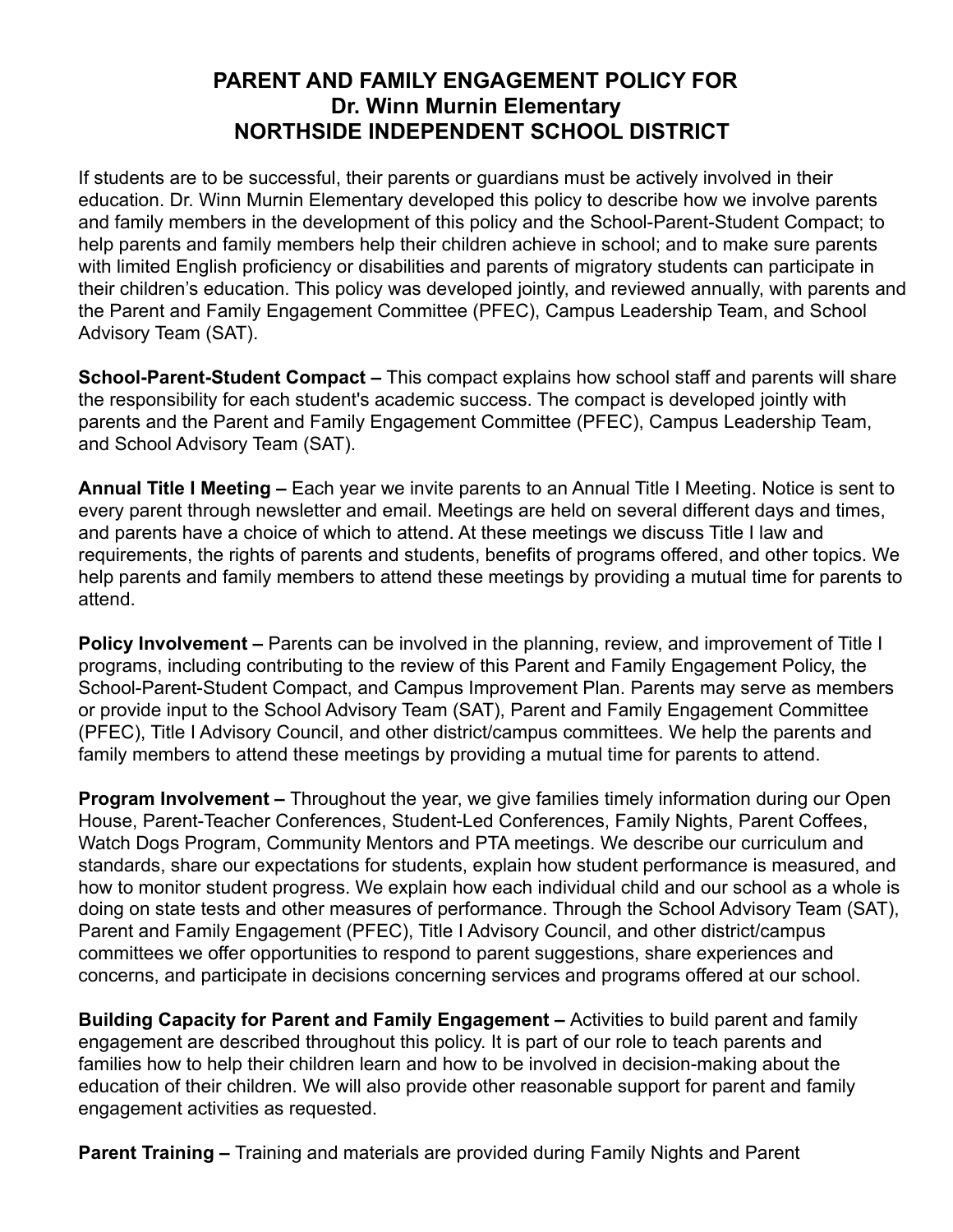Coffees. These presentations share information with parents and family members to help them work with their children to improve academic achievement.

Our school strives to coordinate and integrate parent and family engagement activities among the different programs available on our campus. Shared parent and family engagement activities are sponsored for Title I schools such as Learning Tree, Family Literacy Program, Family Engagement Program, Families and Schools Together Program (FAST), Head Start, Migrant Education Program, Title III Bilingual/ESL, and Pre-K 4 SA.

The development of school-business partnerships that include activities for parents and families is encouraged. Community-based organizations and businesses are given information about opportunities for working with parents and family members.

**Staff Training –** Training is provided to teachers and other staff members. All school staff view the District Parent and Family Engagement Presentation, which emphasizes the importance of parents as partners and the building of ties between home and school. When possible, parents and family members are involved in the development of this training.

**Accessibility –** Participation and involvement of all parents and families is important. Information related to student achievement, school performance, school and parent programs, meetings and other opportunities for participation is sent home in the home language whenever possible. Some of the standard information sent home in Spanish includes this policy, School-Parent-Student Compact, announcements, newsletters, report cards, school profiles, and student test results. For parents and families whose home language is other than English or Spanish, we seek resources to assist with communication. For parents of migrant students, we seek resources to help with communication. Interpreters for the deaf and other adaptations are provided whenever needed. We ensure the ability of parents with disabilities to participate by providing handicapped access to classrooms and buildings where meetings are held.

Date Reviewed/Evaluated: 2/24/21 Date Distributed: 8/27/21

This policy complies with the Northside Independent School District's policies for parent and family engagement. EHBD (Legal) and EHBD (Local)